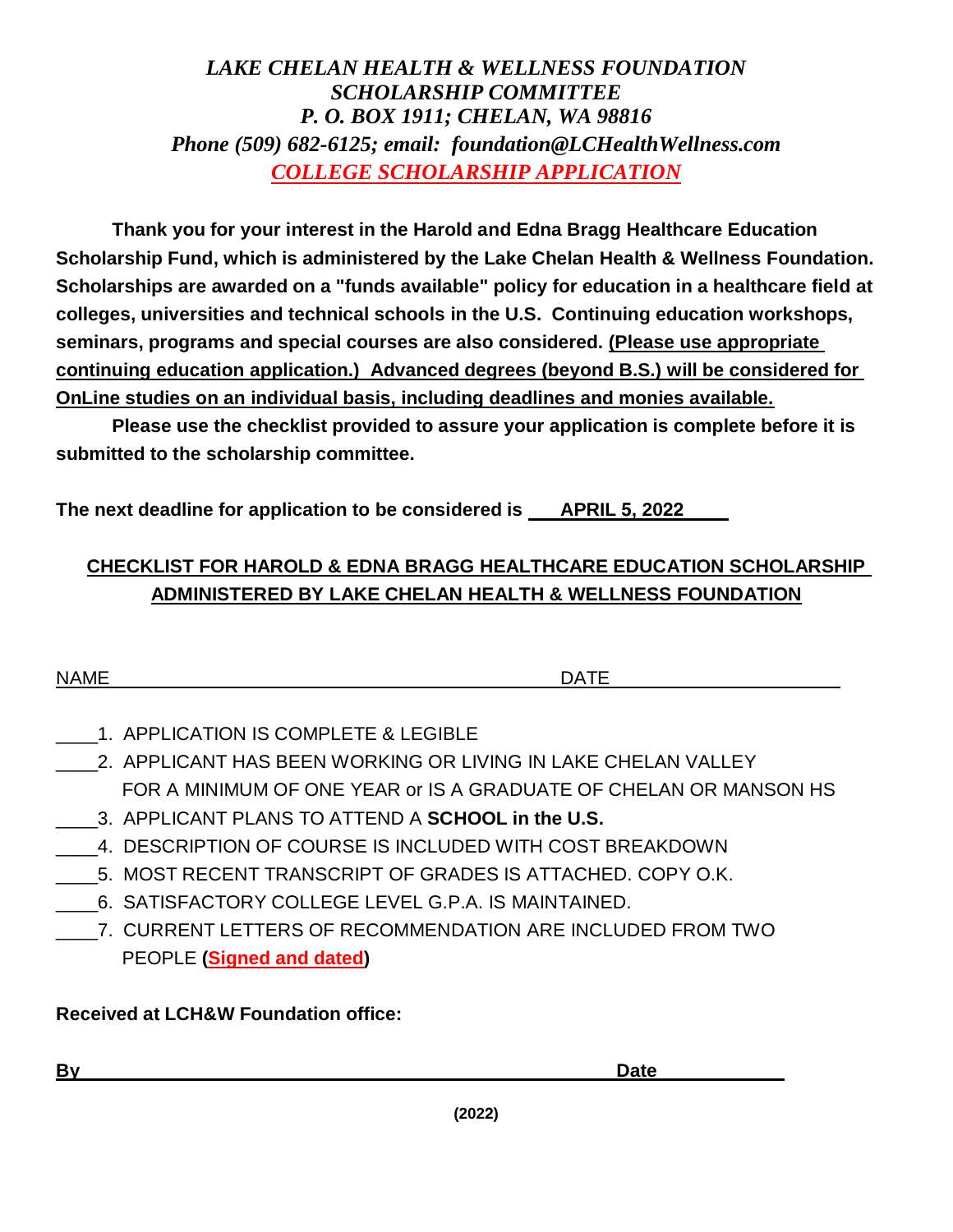

#### **LAKE CHELAN HEALTH & WELLNESS FOUNDATION HAROLD & EDNA BRAGG COLLEGE HEALTHCARE EDUCATION SCHOLARSHIP FUND**

The Harold and Edna Bragg Healthcare Education Scholarship Funds are provided by income derived from a bequest made to the Foundation by Edna in her will in 1995.

The funds are provided to community members of the Lake Chelan area who are undertaking education for careers in healthcare related areas and for the continuing education of healthcare professionals. Recipients will be chosen on merit, need and qualifications upon application.

## I. **ELIGIBILITY REQUIREMENTS**

Applicants:

1) Must have lived or worked in the Lake Chelan area for at least one year or graduated from Chelan or Manson high school

2) Must plan to attend a class or training in the U.S. certified by the Lake Chelan Community Hospital, a professional certification agency and/or the State of Washington.

3) Must submit school/course/class description and cost breakdown.

4) Must submit latest appropriate transcript of grades, i.e. H.S. or College

5) Must maintain satisfactory grades at the college level.

6) Must have two signed and dated letters of recommendation.

### II. **USE OF FUNDS**

Funds are ordinarily awarded for tuition or registration only. In some cases funds may be issued for other purposes, but should always be used as specified by the committee.

### III. **PROCEDURES**

1) Submit a completed application and any other required documents to the Lake Chelan Health & Wellness Foundation, P. O. Box 1911, Chelan, 98816.

2) The Scholarship committee will ordinarily screen and review all applications and make selections. The committee reserves the right to reject any or all applications based on qualifications, purpose or availability of scholarship funds. Partial scholarships may be given. Applicants may re-apply for scholarships at appropriate intervals.

3) The Scholarship committee, upon selection of recipients, will authorize the Foundation to write a check for the dollar amount of the scholarship to be applied in the manner approved. Scholarship funds will be sent directly to appropriate school unless otherwise approved by the committee. A copy of grades must be submitted to the Foundation office at the end of each term. These may be emailed to foundation@LChealthwellness.com.

4) Scholarship recipient will be notified of acceptance in writing. If the scholarship applicant does not attend the school named in the application, funds must be returned to the Foundation. A student may be reconsidered for a scholarship at a future date. 5) Announcement of scholarship winners will be made public after the Foundation Board has been notified.

(2022)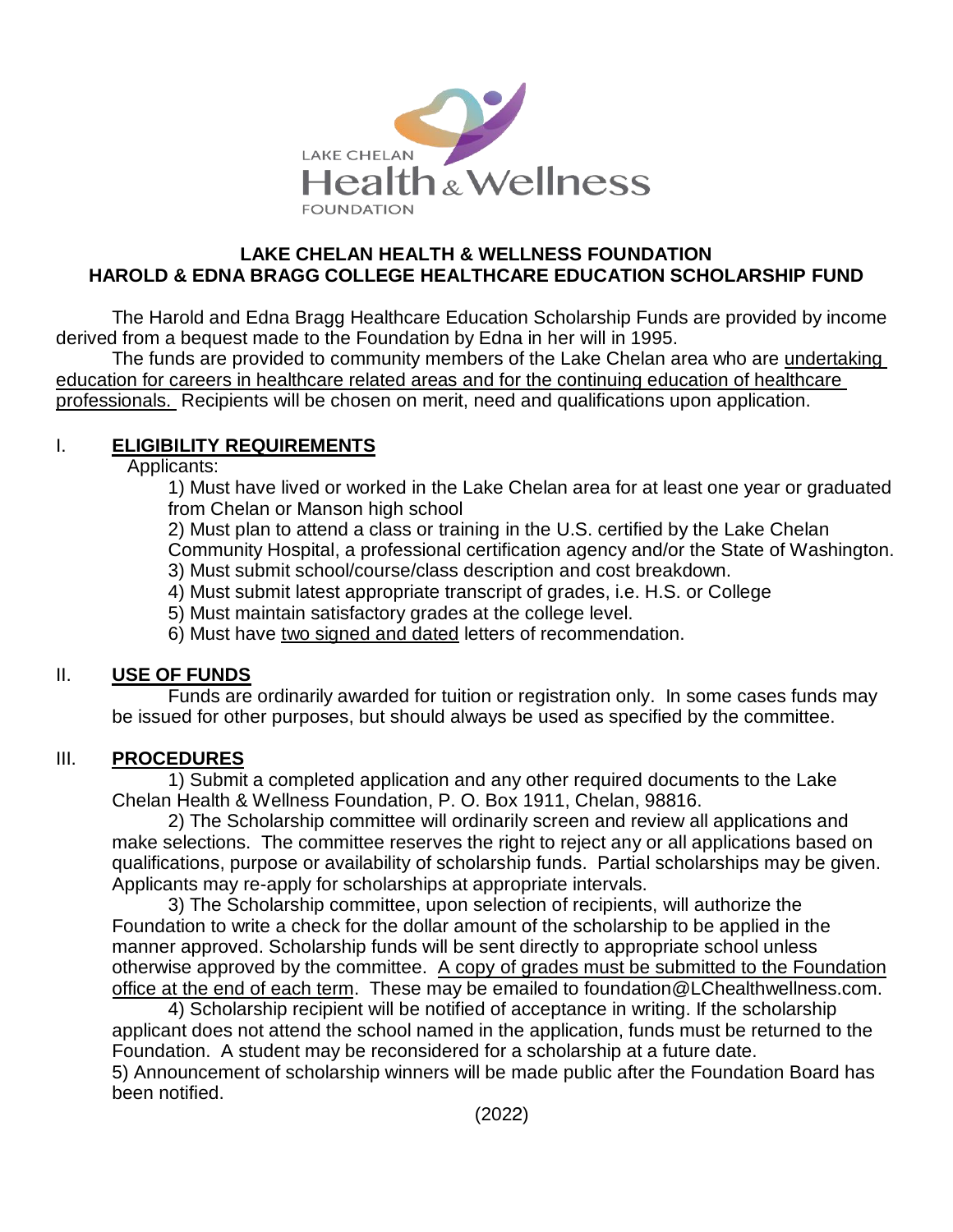## **LAKE CHELAN HEALTH & WELLNESS FOUNDATION GENERAL COLLEGE SCHOLARSHIP APPLICATION**

|                           |                                                                | $NAME$ SS # or school I.D.                                                                                                                                 |            |
|---------------------------|----------------------------------------------------------------|------------------------------------------------------------------------------------------------------------------------------------------------------------|------------|
|                           |                                                                |                                                                                                                                                            |            |
|                           |                                                                |                                                                                                                                                            |            |
|                           |                                                                | DATE OF BIRTH_______________HOME PH._______________WORK /CELL PH._______________                                                                           |            |
|                           |                                                                |                                                                                                                                                            |            |
|                           |                                                                |                                                                                                                                                            |            |
|                           | NAME and <b>ADDRESS</b> OF SCHOOL YOU PLAN TO ATTEND:          |                                                                                                                                                            |            |
|                           |                                                                |                                                                                                                                                            |            |
|                           | HAVE YOU BEEN ACCEPTED? yes no                                 |                                                                                                                                                            |            |
|                           |                                                                | <b>YEAR TO BE ENROLLED?</b> (1 <sup>st</sup> , 2 <sup>nd</sup> , 3 <sup>rd</sup> , 4 <sup>th</sup> , Post-Graduate, etc.)                                  |            |
| <b>TRAINING EXPENSES:</b> |                                                                |                                                                                                                                                            |            |
|                           |                                                                | Tuition \$__________________Per (Class) (Quarter) (Semester) (Year) circle one                                                                             |            |
|                           | Number of credit hours enrolled per term_______                |                                                                                                                                                            |            |
|                           |                                                                | Cost of Lab Fees \$_________Cost of Books \$_________Other fees \$______                                                                                   |            |
|                           |                                                                |                                                                                                                                                            |            |
|                           |                                                                | <b>FINANCIAL INFORMATION PERTINENT TO EDUCATIONAL GOALS:</b><br>(Scholarships, grants, savings, family or employer help, financial responsibilities, etc.) |            |
|                           |                                                                | ,我们也不会有什么。""我们的人,我们也不会有什么?""我们的人,我们也不会有什么?""我们的人,我们也不会有什么?""我们的人,我们也不会有什么?""我们的人                                                                           |            |
|                           | <b>MAJOR COURSE OF STUDY:</b>                                  |                                                                                                                                                            |            |
|                           | <b>EDUCATIONAL BACKGROUND:</b>                                 |                                                                                                                                                            |            |
| School                    | location                                                       |                                                                                                                                                            | <b>GPA</b> |
|                           |                                                                | dates field of study/degree                                                                                                                                |            |
|                           |                                                                |                                                                                                                                                            |            |
|                           |                                                                |                                                                                                                                                            |            |
|                           | <b>HOURS WORKING PER WEEK</b>                                  |                                                                                                                                                            |            |
|                           | <b>EMPLOYMENT HISTORY: (please list latest employer first)</b> |                                                                                                                                                            |            |
| Employer                  | <b>Address</b>                                                 | Responsibilities                                                                                                                                           | dates      |
|                           |                                                                |                                                                                                                                                            |            |